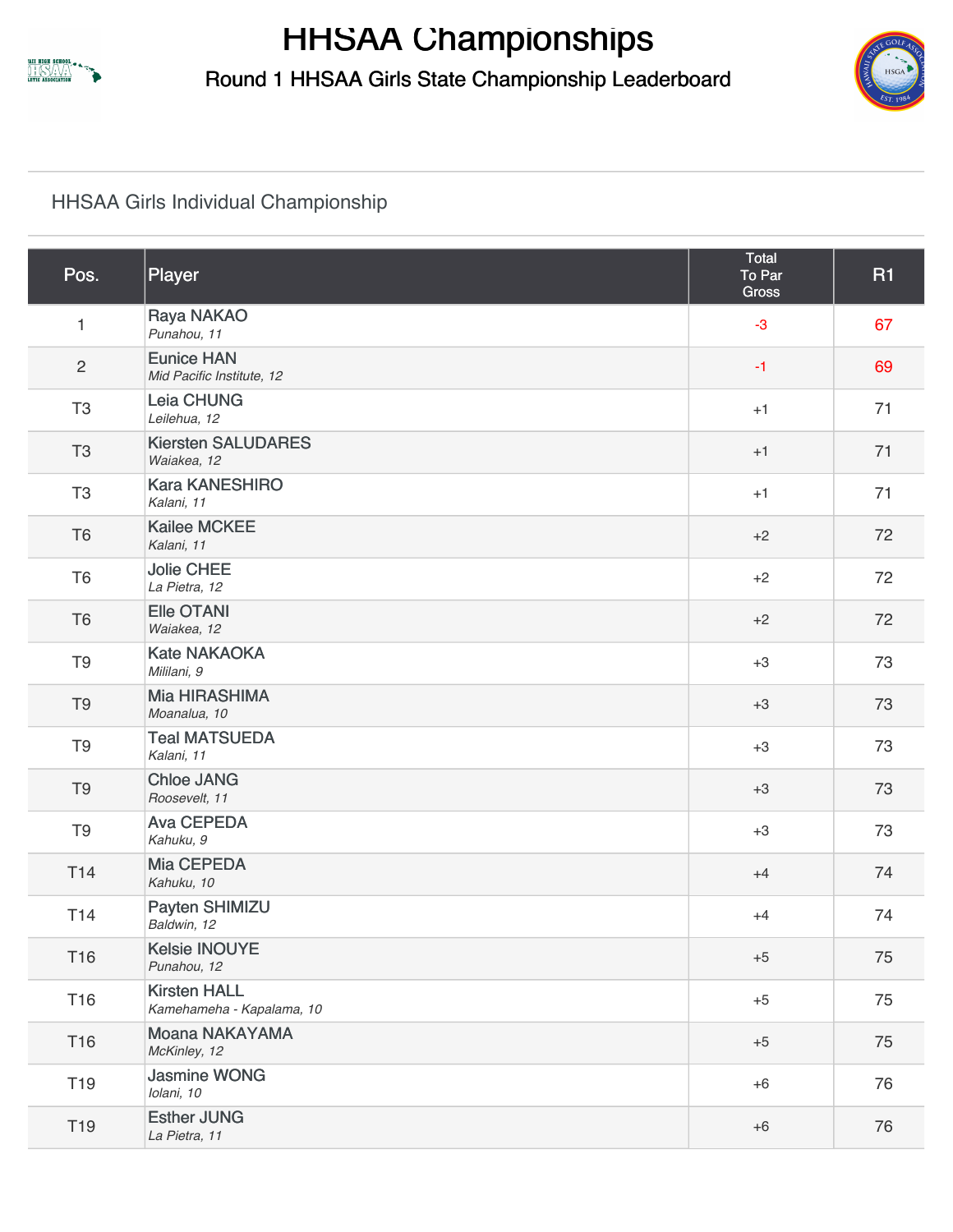

## **HHSAA Championships**

Round 1 HHSAA Girls State Championship Leaderboard



| 21              | <b>Mariko YONEMURA</b><br>Mililani, 9                | $+7$  | 77 |
|-----------------|------------------------------------------------------|-------|----|
| T <sub>22</sub> | <b>Nicole IKEDA</b><br>Punahou, 10                   | $+8$  | 78 |
| T <sub>22</sub> | Ariya SOLDWISCH<br>Baldwin, 10                       | $+8$  | 78 |
| T <sub>22</sub> | <b>Ferrari DUDOIT</b><br>Mililani, 12                | $+8$  | 78 |
| T <sub>25</sub> | <b>Maddy TAKAI</b><br>Punahou, 11                    | $+9$  | 79 |
| T <sub>25</sub> | <b>Ashley KOGA</b><br>Moanalua, 11                   | $+9$  | 79 |
| T <sub>27</sub> | <b>Nicole TANOUE</b><br>Iolani, 11                   | $+10$ | 80 |
| T <sub>27</sub> | <b>Katrina HUANG</b><br>Iolani, 12                   | $+10$ | 80 |
| 29              | Anessa RIGLOS<br>Baldwin, 9                          | $+11$ | 81 |
| T30             | <b>Jade MAUGA</b><br>Hawaii Baptist Academy, 12      | $+12$ | 82 |
| T30             | <b>Jacelyn YUN</b><br>Maui, 10                       | $+12$ | 82 |
| 32              | <b>Mira KUBO</b><br>Punahou, 10                      | $+13$ | 83 |
| T33             | <b>Rachael WANG</b><br>Kalani, 12                    | $+14$ | 84 |
| <b>T33</b>      | Ye Won HAM<br>Punahou, 12                            | $+14$ | 84 |
| T35             | <b>Trinity LEDGERWOOD</b><br>Kaiser, 12              | $+15$ | 85 |
| T35             | <b>Isabella RODRIGUEZ</b><br>Hawaii Prep Academy, 10 | $+15$ | 85 |
| <b>T37</b>      | Shai Ann BARAOIDAN<br>Baldwin, 12                    | $+16$ | 86 |
| <b>T37</b>      | <b>Madison KURATANI</b><br>Punahou, 10               | $+16$ | 86 |
| 39              | <b>Jovi FUNAKOSHI</b><br>Mililani, 11                | $+17$ | 87 |
| T40             | Nanami YOKOYAMA<br>Kaiser, 12                        | $+18$ | 88 |
| T40             | <b>Kieran FLORINO</b><br>Mililani, 9                 | $+18$ | 88 |
| T40             | <b>Nikki TABIOS</b><br>Pearl City, 12                | $+18$ | 88 |
| 43              | <b>Lynea PARK</b><br>Campbell, 9                     | $+19$ | 89 |
| 44              | <b>Brynn YONEMORI</b><br>Mililani, 9                 | $+20$ | 90 |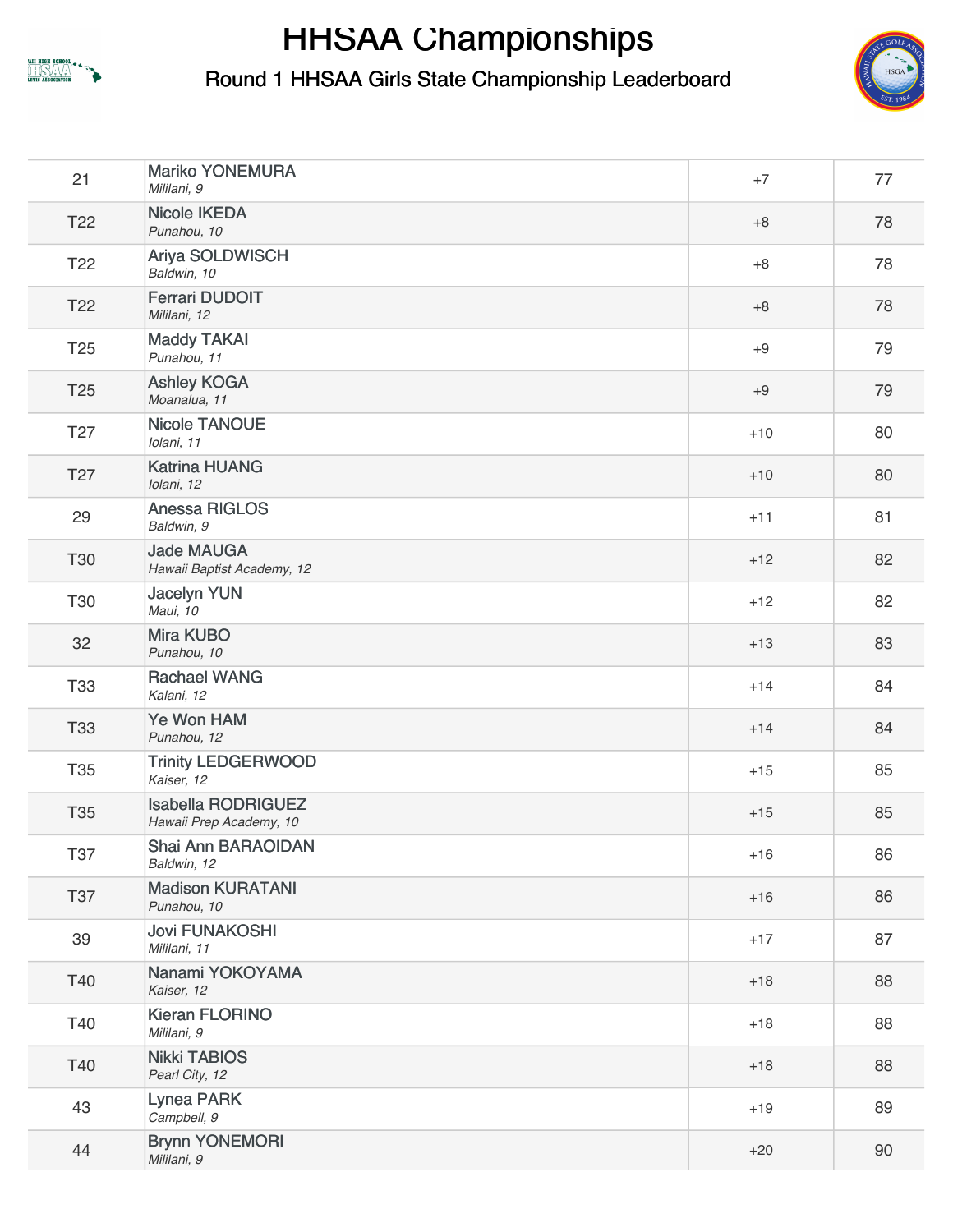

## **HHSAA Championships**

Round 1 HHSAA Girls State Championship Leaderboard



| T45             | <b>Kalia KANETA</b><br>Maui, 9                    | $+22$ | 92    |
|-----------------|---------------------------------------------------|-------|-------|
| T45             | <b>Abby KIYOSAKI</b><br>Roosevelt, 12             | $+22$ | 92    |
| 47              | Kulia MALDONADO<br>Waialua, 10                    | $+24$ | 94    |
| 48              | <b>Carissa KOKI</b><br>Moanalua, 10               | $+25$ | 95    |
| T49             | <b>Ella FORREST</b><br>Hawaii Prep Academy, 9     | $+27$ | 97    |
| T49             | <b>Anica ANCHETA</b><br>Baldwin, 10               | $+27$ | 97    |
| T49             | <b>Kylee DEE</b><br>King Kekaulike, 9             | $+27$ | 97    |
| 52              | <b>Adrianna VOLPE</b><br>Kamehameha - Kea'au, 9   | $+28$ | 98    |
| 53              | <b>Ema-Lani EBESU</b><br>Island School, 12        | $+29$ | 99    |
| 54              | <b>Courtney HAMASAKI</b><br>Kamehameha - Maui, 11 | $+30$ | 100   |
| <b>T55</b>      | <b>Mika HOLI</b><br>Hilo, 10                      | $+31$ | 101   |
| <b>T55</b>      | Amilia ABIGANIA<br>Kauai, 9                       | $+31$ | 101   |
| T <sub>55</sub> | Leilani REDONDO<br>Kauai, 9                       | $+31$ | 101   |
| <b>T58</b>      | <b>Alyssa CHING</b><br>Baldwin, 9                 | $+35$ | 105   |
| <b>T58</b>      | <b>Leiah KANG</b><br>Waiakea, 11                  | $+35$ | 105   |
| 60              | Selina YOO<br>Hawaii Prep Academy, 11             | $+36$ | 106   |
| T61             | <b>Pricilla MATHEWS</b><br>Kauai, 10              | $+41$ | 111   |
| <b>T61</b>      | <b>Samantha MURPHY</b><br>Kauai, 11               | $+41$ | $111$ |
| 63              | <b>Christina JUNG</b><br>Hilo, 10                 | $+62$ | 132   |
| 64              | <b>Kiara KIMATA</b><br>Waiakea, 9                 | $+68$ | 138   |